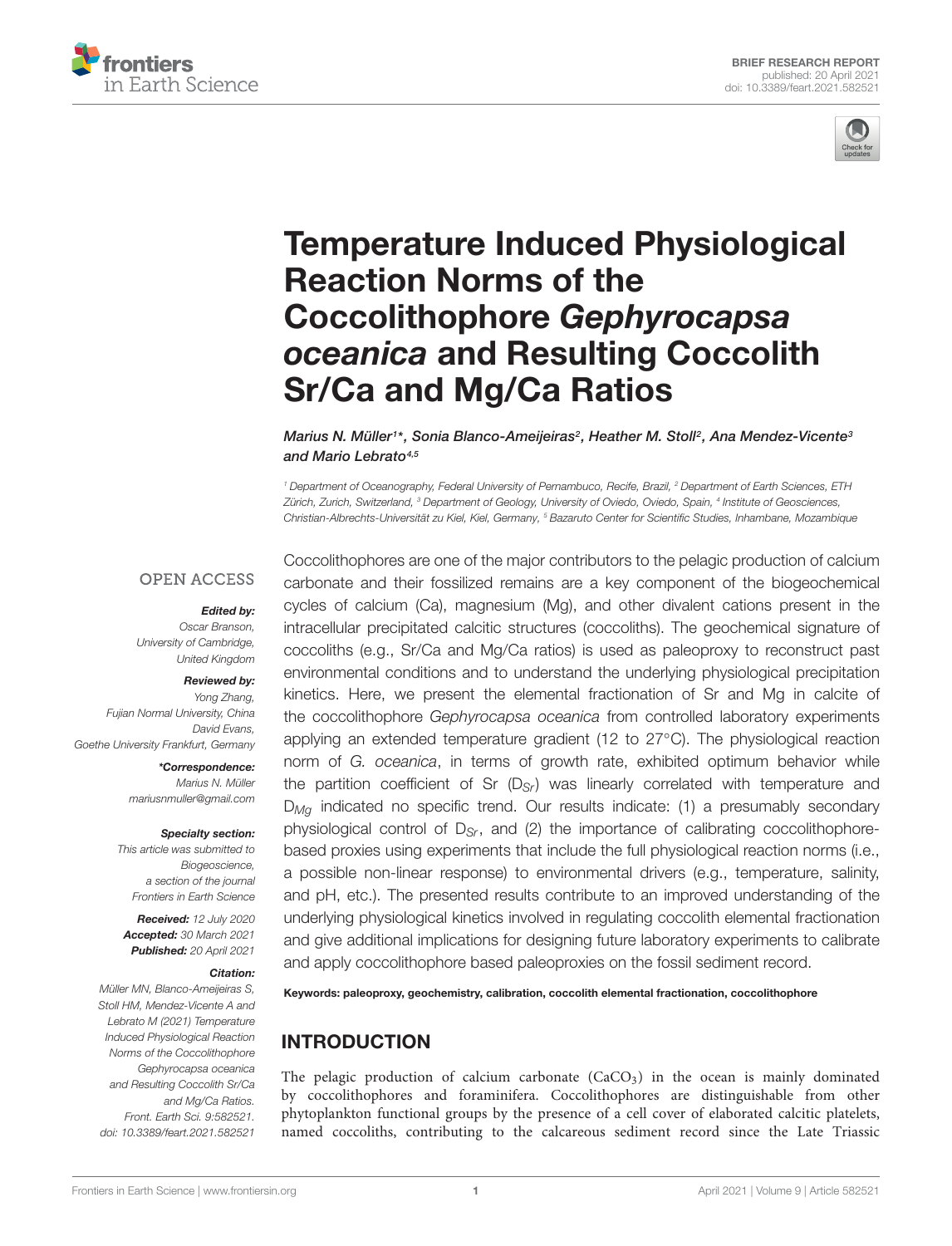[\(Bown et al., 2004\)](#page-7-0). The abundance, diversity, geometry, and geochemical composition of coccoliths have been the subject of paleoceanographic studies in order to reconstruct past environmental settings and changes [\(Stoll and Ziveri, 2004;](#page-7-1) [Erba, 2006;](#page-7-2) [Beaufort et al., 2011;](#page-6-0) [Ziveri et al., 2012\)](#page-8-0). The incorporation and fractionation of divalent cations (e.g., Ca, Sr, and Mg) into the calcite lattice of coccoliths depends on a diverse set of physicochemical and physiological parameters. Disentangling the environmental from the physiological factors of elemental fractionation is an important step in understanding and applying coccolithophore based paleoproxies. The coccolith Sr/Ca ratio has been predominately associated with coccolithophore productivity and growth dynamics [\(Stoll](#page-7-3) [and Schrag, 2000;](#page-7-3) [Stoll and Ziveri, 2004;](#page-7-1) [Stoll et al., 2007\)](#page-7-4) while the application of coccolith Mg/Ca ratio as paleoproxy is under discussion [\(Ries, 2010;](#page-7-5) [Müller et al., 2014;](#page-7-6) [Li et al.,](#page-7-7) [2016\)](#page-7-7). A careful calibration of these paleoproxies needs to be realized via controlled laboratory experiments with different coccolithophore species, testing individual and combined environmental parameters (e.g., [Gibbs et al., 2013;](#page-7-8) [Hermoso](#page-7-9) [et al., 2014;](#page-7-9) [Müller et al., 2018\)](#page-7-10). The experimental testing of an extended  $pCO_2/pH$  gradient revealed that physiological reaction norms of coccolithophores (in terms of growth rate) cannot be matched with coccolith Sr/Ca ratios when the gradient passes the optimum growth point of the species [\(Müller et al., 2014\)](#page-7-6). While this has been tested for changes in seawater carbonate chemistry, where several parameters (e.g.,  $CO_2$ ,  $HCO_3^-$  availability and  $H^+$  concentration) can be responsible for the physiological response of coccolithophore species [\(Bach et al., 2011\)](#page-6-1), it remains to be tested for single ambient parameters, such as temperature. Here, we tested if the observed divergence between coccolithophore physiology and  $D_{Sr}$ , observed under an extended  $pCO_2/pH$  gradient, is also valid under an extended temperature gradient using the cosmopolitan species Gephyrocapsa oceanica. Experimental temperature gradient was generated to observe physiological (i.e., growth rate) and geochemical (coccolith Sr/Ca and Mg/Ca) responses above and below the species optimum growth temperature.

# MATERIALS AND METHODS

# Coccolithophore Culture Conditions and Experimental Set-Up

Artificial seawater was prepared according to [Kester et al.](#page-7-11) [\(1967\)](#page-7-11) as basis for coccolithophore culture media (salinity of 35 psu). Macronutrients (nitrogen and phosphorus) were added and verified according to [Hansen and Koroleff \(1999\)](#page-7-12), resulting in final average concentrations of 55.3  $\pm$  6.7 µmol NO<sub>3</sub> kg<sup>-1</sup> and 3.0  $\pm$  0.6 µmol PO<sub>4</sub> kg<sup>-1</sup> for all replicate treatments ( $\pm 1$  sd,  $n = 18$ ). Trace metals and vitamins were added according to f/8 culture media [\(Guillard, 1975\)](#page-7-13). Culture media was sterilized using a Whatman® Polycap<sup>TM</sup> 75 AS filter with a pore size of 0.2  $\mu$ m and adjusted to ambient pCO<sub>2</sub> conditions of ∼400 µatm through appropriate additions of HCl and  $Na<sub>2</sub>CO<sub>3</sub>$  stock solutions, according to the EPOCA Guide

for Best Practices for ocean acidification research [\(Riebesell](#page-7-14) [et al., 2010\)](#page-7-14). A monoculture of the coccolithophore G. oceanica RCC1303 was obtained from the Roscoff Culture Collection. The strain was cultured and maintained in diluted batch mode, keeping cell densities below 100,000 cells ml−<sup>1</sup> . Cultures and growth media were acclimated to the experimental temperatures (12, 15, 18, 21, 24, and 27◦C) for at least eight generations before experimentation. All incubations were conducted at the Helmholtz Centre for Ocean Research Kiel (GEOMAR) in temperature controlled climate chambers (RUMED Rubarth Apparate GmbH), providing a temperature accuracy of  $\pm 0.5$ °C. Each temperature experiment was conducted in triplicate 4 L acid cleaned and autoclaved polycarbonate bottles (Nalgene<sup>TM</sup>) with a minimal headspace and growth media adjusted to the experimental temperatures. Cultures received a photosynthetic active radiation of 135 µmol photon  $m^{-2}$  s<sup>-1</sup> under a light:dark cycle of 16:8 h. In all experiments, cultures were inoculated at low cell densities and allowed to grow exponentially for 7 to 10 generations, corresponding to a maximum dissolved inorganic carbon  $(C_T)$  consumption of 10%. Initial growth media was sampled for  $C_T$ , total alkalinity  $(A_T)$ , elemental composition and macronutrient concentrations. In order to ensure homogenous cell distribution, incubation bottles were manually rotated once a day. At the termination of the experiment (1 to 4 h after the onset of the light phase) samples were collected for  $C_T$ ,  $A_T$ , cell number, total particulate carbon (TPC), particulate organic carbon and nitrogen (POC and PON, respectively), chlorophyll-a (Chl-a) and coccolith elemental composition. Experiments were terminated at an average cell density of  $63,967 \pm 27,314$  cells ml<sup>-1</sup> ( $\pm$ 1 sd, *n* = 18) to ensure nutrient replete conditions at the time of sampling. Samples for  $A_T$  and  $C_T$  were filtrated through GF/F filters (Whatmann, pre-combusted at 500◦C for 6 h), poisoned with  $HgCl<sub>2</sub>$  to avoid biological activity and kept till analysis at 6◦C in 500 ml borosilicate flasks. Total alkalinity and  $C_T$  were analyzed by the Service National d'Analyze des paramètres Océaniques du CO2 (SNAPO-CO2; [Edmond, 1970\)](#page-7-15) and corrected to Certified Reference Materials (provided by Scripps Institution of Oceanography, batch 111) with a reproducibility (1σ) of better than 3 μmol kg<sup>-1</sup> for both  $C_T$  and  $A_T$  (detailed analytical report is provided in the **[Supplementary Material](#page-6-2)**). One single measurement of  $A_T$  and  $C_T$  was performed per biological replicate (=per incubation bottle) before starting incubation and at the end of incubation  $(n = 6)$ . Carbonate system parameters were calculated from temperature, salinity, phosphate concentrations,  $C_T$  and  $A_T$ (means calculated from start and end values of the incubation period) using CO2SYS (v.2.1 by E. Lewis and D. W. R. Wallace), with the stoichiometric equilibrium constants for carbonic acid given in [Roy et al. \(1993\)](#page-7-16). Total averaged values of AT and CT were 2169  $\pm$  148 and 1920  $\pm$  130 µmol kg<sup>-1</sup> ( $\pm$ 1 sd, *n* = 6) with the corresponding calculated pCO<sub>2</sub>, pH, and  $\Omega_{\text{calcite}}$  values of 404  $\pm$  71 µatm, 8.03  $\pm$  0.07, and 4.2  $\pm$  0.4, respectively (**[Supplementary Table 1](#page-6-2)**).

## Physiological Parameters

Samples for cell numbers were analyzed directly after sampling using a Beckman Z2 Coulter®Particle Counter, and growth rate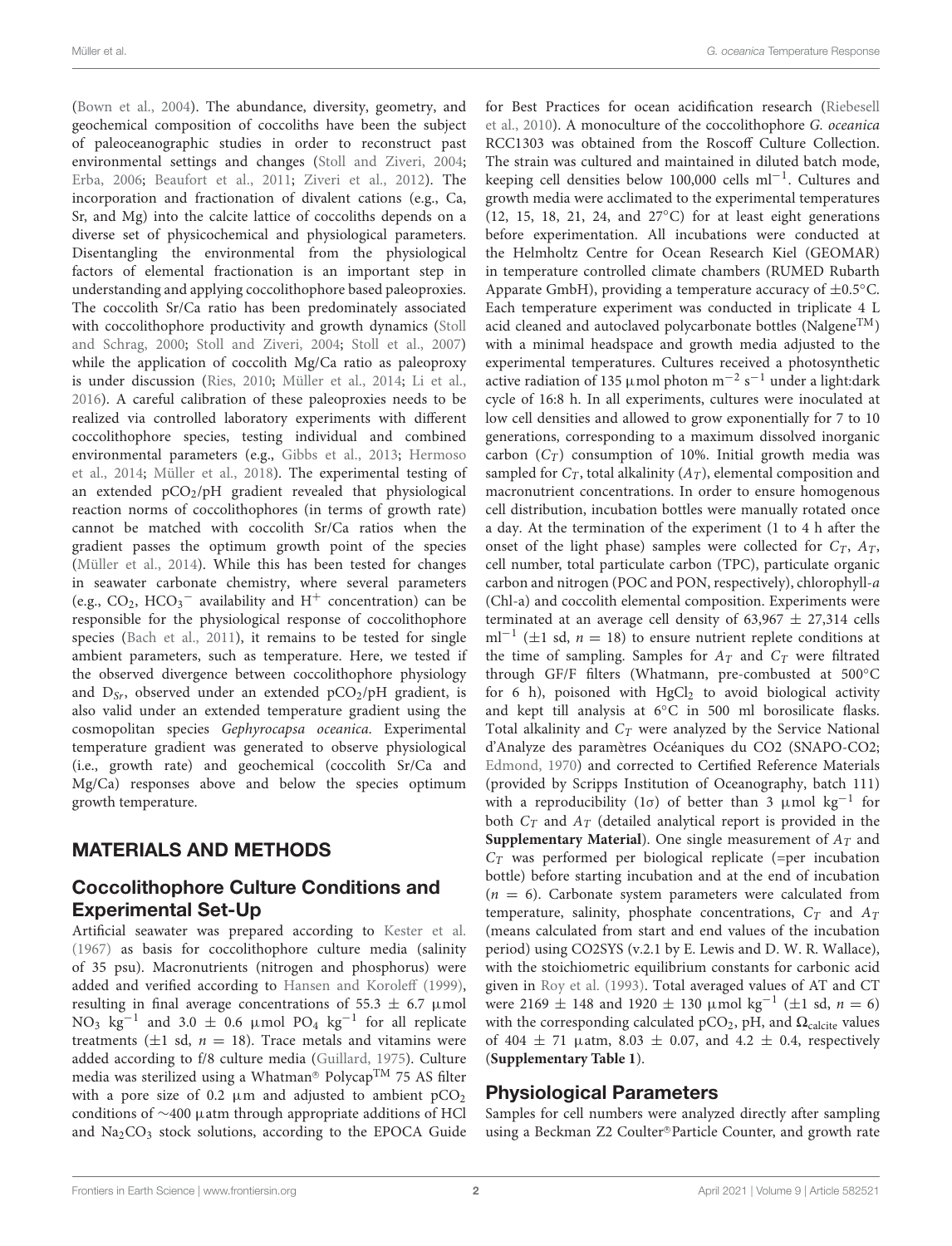$(\mu)$  was calculated according to

$$
\mu = \frac{\ln\left(c1\right) - \ln(c0)}{t1 - t0}
$$

,

where c0 and c1 are the cell concentrations at the beginning (t0) and end of the incubation period (t1), expressed in days. For particulate matter measurements (TPC, PON, POC, and Chl-a), duplicate samples were filtered onto GF/F filters (Whatmann, pre-combusted at 500◦C for 6 h) and stored in glass petri dishes (pre-combusted at 500◦C for 6 h) at −20◦C. Chl-a filters were placed into plastic vials, containing 90% acetone and glass beads, and the mixture was homogenized using a cell mill followed by centrifugation at  $4°C$  (10 min. at 800 g). Subsequently, the supernatant was analyzed for with a Turner 10-AU fluorometer [\(Welschmeyer, 1994\)](#page-8-1). Calibration of the fluorometer was performed using spinach Chl-a extract following the procedures of [Strickland and Parsons \(1972\)](#page-7-17). Prior to analysis, filters for TPC and PON were dried overnight at 60◦C while filters for POC were placed in a desiccator above a 37% HCl solution for 2 hours to remove all inorganic carbon and dried overnight at 60◦C. Subsequently, carbon and nitrogen content of the filters were analyzed with a Euro EA Elemental Analyzer according to [Hedges and Stern \(1984\)](#page-7-18). Particulate inorganic carbon was calculated from the difference between TPC and POC. Cell quota of particulate matter ( $PM = PIC$ ,  $POC$ ,  $PON$ , and  $Chl-a$ ) was calculated as

$$
PM(cell) = \frac{PM(filter)}{V \times N},
$$

where PM(filter) is the mass (pg) of particulate matter per filter, V is the volume (ml) filtrated and N is the number of cells per ml. Production rates (PIC pr., POC pr., and PON pr.) were calculated by multiplying the cell quota with the growth rate  $(\mu)$ . All values are given as the mean of triplicate treatments with associated standard deviations ( $\pm 1$  sd,  $n = 3$ ).

## Coccolith and Seawater Geochemistry

After sampling for physiological and seawater chemistry parameters, the remaining culture media of each treatment was centrifuged and concentrated using a Beckman AVANTI<sup>TM</sup> J-25 Centrifuge. Aliquots of 500 and 50 ml were consecutively centrifuged in flat-bottom tubes (22,000 × g, 10 min at 4°C) until a single pellet for each replicate treatment was obtained. Pellets were dried 48 h at 60◦C and preserved at room temperature. Prior to elemental analysis, sample pellets were cleaned following an established organic removal protocol involving a reduction with hydroxylamine-hydrochloride prior an oxidation with H<sub>2</sub>O<sub>2</sub> [\(Blanco-Ameijeiras et al., 2012\)](#page-6-3). Mg/Ca and Sr/Ca ratios of the coccoliths and the artificial growth media were analyzed using matrix-matched standards on a simultaneous dual ICP-AES (Thermo ICAP DUO 6300 at the University of Oviedo, Spain). Standards were prepared from single element ICP standards (CPI Corporation) diluted in the same acid matrix as the samples. The calibration standards covered the Mg/Ca and Sr/Ca range of the calcite samples. Elemental ratios are reported from measurements made in radial detection mode for Sr at 421 nm, Mg at 279.5 nm, Fe at 259 nm, Ca at 315 nm, and P at

177 nm. Calibration was conducted offline using the intensity ratio method described by [de Villiers et al. \(2002\)](#page-7-19). In this case, three standards were prepared with constant Ca concentrations and variable Sr/Ca and Mg/Ca ratios of 0.75 to 4 mmol mol<sup>-1</sup>. Aliquots from this set of standards were uniformly diluted to provide curves for various Ca concentrations to match sample concentrations. Sr/Ca internal reproducibility was better than 0.02 mmol mol−<sup>1</sup> , based on replicate analyses of the same sample dilutions. Mg/Ca internal reproducibility was better than 0.8% of the measured ratio. Coccolith elemental ratios of each replicate treatment were analyzed in duplicate measurements. Coccolith P/Ca and Fe/Ca ratios were used as an indicator for Mg cleaning efficiency and contamination. Outlier detection, using the interquartile range, was performed on P/Ca and Fe/Ca ratios to determine non-sufficient cleaning and the corresponding Mg/Ca and Sr/Ca ratios were removed from the data set. Average values for P/Ca and Fe/Ca ratios (excluding outliers) were  $1.41 \pm 1.16$  and  $1.22 \pm 1.10$  mmol mol<sup>-1</sup> ( $\pm 1$  sd;  $n = 28$ ), respectively, which is in line with previous results on P/Ca and Fe/Ca as contamination index [\(Müller et al., 2014\)](#page-7-6). Artificial seawater media analysis resulted in Sr/Ca and Mg/Ca ratios of 9.735  $\pm$  0.037 mmol mol<sup>-1</sup> and 5.65  $\pm$  0.022 mol mol<sup>-1</sup> ( $\pm$ 1 sd,  $n = 6$ , respectively.

The partition coefficient of the trace metal (Sr and Mg),  $D_{Tr}$ , between calcite (c), and seawater (s) was calculated as:

$$
D_{Tr} = \frac{\left(\frac{Tr}{Ca}\right)_c}{\left(\frac{Tr}{Ca}\right)_s}.
$$

## RESULTS

The growth rate of G. oceanica exhibited an optimum response to the applied temperature gradient with the highest rate of 1.09 ± 0.01 d<sup>-1</sup> and the lowest rate of 0.23 ± 0.00 d<sup>-1</sup> at 21<sup>°</sup>C and 12◦C, respectively (**[Figure 1](#page-3-0)** and **[Table 1](#page-3-1)**). The low growth rate at 12◦C resulted in low biomass production over time, and as a consequence all available biomass from this treatment was harvested for elemental analysis of biogenic  $CaCO<sub>3</sub>$ , with no samples being taken for TPC, POC, PON, and Chl-a. No specific trends in cellular quota of POC, PIC, and PON were detected in regard to the temperature range from 15 to 27◦C. Similar results were obtained for the cellular ratios of PIC:POC and POC:PON and the production rates of POC, PIC and PON (see **[Supplementary Figure 1](#page-6-2)**). Chl-a content, on the other hand, indicated a clear temperature relation similar to the growth rate with a parabolic behavior peaking at 21◦C. This trend was enhanced for Chl-a production rate due to multiplying Chl-a content per cell with the growth rate (**[Supplementary Figure 1j](#page-6-2)**). The ratios of POC:Chl-a and PON:Chl-a demonstrated lowest values at 21<sup>°</sup>C with increasing values diverging from this point, mainly driven by the temperature relation of Chl-a cellular content.

Analyzed coccolith Sr/Ca and Mg/Ca ranged from  $3.40 \pm 0.01$ to  $4.35 \pm 0.16$  mol mol<sup>-1</sup> and from 0.095  $\pm$  0.015 to 0.250 ± 0.064 mmol mol−<sup>1</sup> , respectively (**[Table 1](#page-3-1)**), which resulted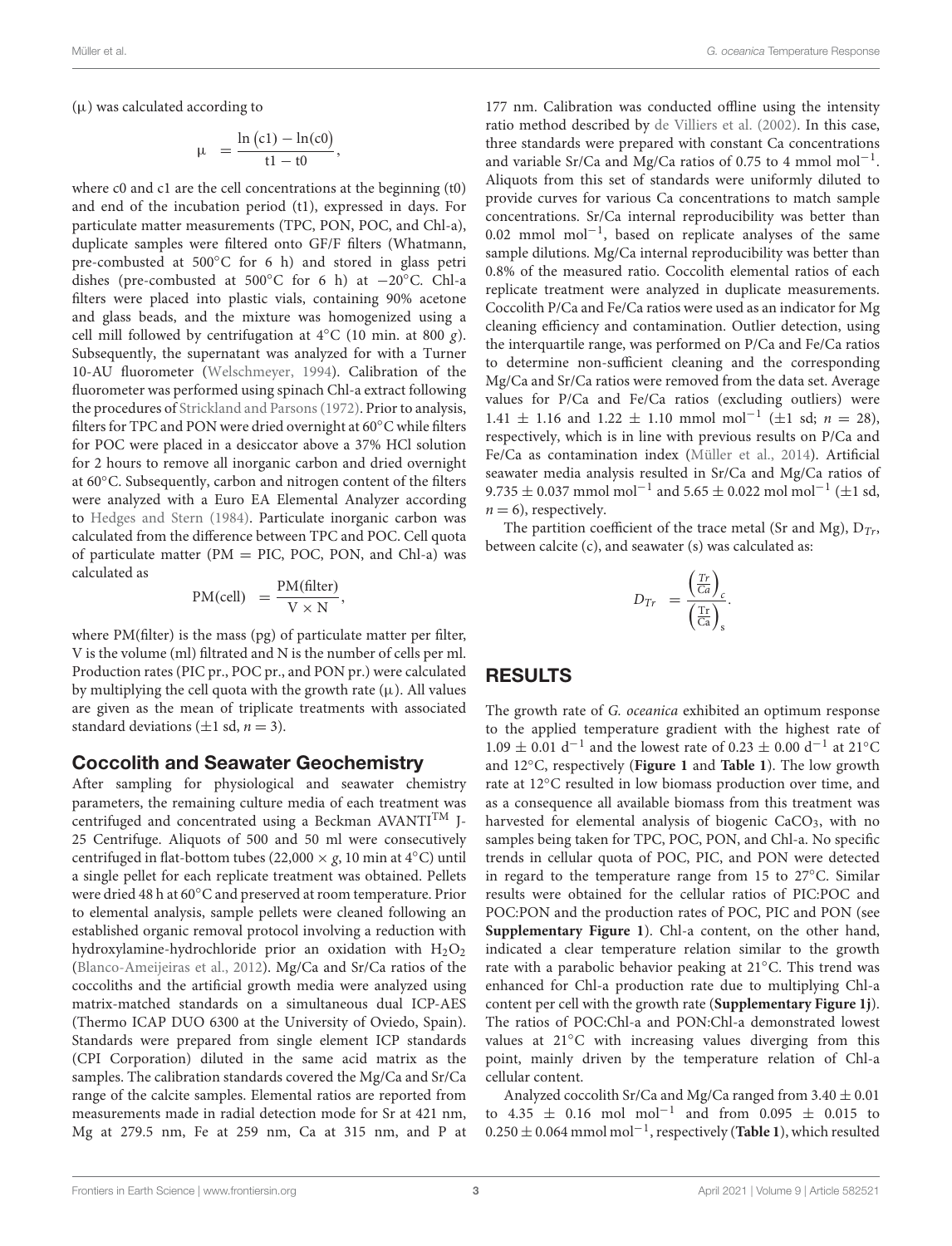

<span id="page-3-1"></span><span id="page-3-0"></span>

| TABLE 1   Coccolith geochemistry and cellular variables of Gephyrocapsa oceanica. |  |  |
|-----------------------------------------------------------------------------------|--|--|
|-----------------------------------------------------------------------------------|--|--|

|                        |                                   |                                    |                                  | <b>PIC</b>               | <b>POC</b>     | <b>PON</b>      | Chl-a             |
|------------------------|-----------------------------------|------------------------------------|----------------------------------|--------------------------|----------------|-----------------|-------------------|
| Temp.<br>$(^{\circ}C)$ | Sr/Ca<br>(mol mol <sup>-1</sup> ) | Mg/Ca<br>(mmol mol <sup>-1</sup> ) | <b>Growth rate</b><br>$(d^{-1})$ | (pg cell <sup>-1</sup> ) |                |                 |                   |
| 12                     | $3.40 + 0.01$                     | $0.250 + 0.064$                    | $0.23 + 0.00$                    | $\overline{\phantom{a}}$ |                |                 |                   |
| 15                     | $3.65 + 0.09$                     | $0.130 + 0.040$                    | $0.58 + 0.02$                    | $26.9 + 2.6$             | $18.1 + 3.6$   | $3.07 + 0.63$   | $0.120 + 0.007$   |
| 18                     | $3.86 \pm 0.01$                   | $0.097 + 0.052$                    | $0.95 \pm 0.02$                  | $30.9 \pm 5.1$           | $22.4 \pm 2.6$ | $3.34 \pm 0.40$ | $0.168 \pm 0.020$ |
| 21                     | $3.96 + 0.01$                     | $0.183 + 0.086$                    | $1.09 \pm 0.01$                  | $21.7 + 1.3$             | $13.9 \pm 1.3$ | $2.12 \pm 0.15$ | $0.187 \pm 0.046$ |
| 24                     | $4.12 + 0.02$                     | $0.113 + 0.018$                    | $1.01 \pm 0.02$                  | $28.9 \pm 3.6$           | $18.6 \pm 0.8$ | $2.74 \pm 0.20$ | $0.183 + 0.018$   |
| 27                     | $4.35 + 0.16$                     | $0.095 + 0.015$                    | $0.97 + 0.02$                    | $29.1 \pm 2.6$           | $18.4 + 0.4$   | $2.88 \pm 0.03$ | $0.145 \pm 0.009$ |

Presented are the average values of triplicate treatments with the corresponding standard deviations.

in  $D_{Sr}$  and  $D_{Mg}$  ranging from 0.350  $\pm$  0.001 to 0.446  $\pm$  0.016 and from  $0.017 \pm 0.003 \times 10^{-3}$  to  $0.044 \pm 0.011 \times 10^{-3}$ , respectively. A clear significant linear relation between  $D_{Sr}$ and temperature emerged whereas no trend was detected regarding DMg and temperature (**[Figures 1B,C](#page-3-0)**). Population growth rate was also significantly correlated with  $D_{Sr}$  over the applied temperature gradient from 12 to 27◦C (**[Figure 2B](#page-4-0)**). However, this correlation was mainly driven by data points from low temperatures (below the optimum growth temperature) which became evident when individually correlating  $D_{Sr}$  with temperature and population growth at low temperatures (12– 21◦C), high temperatures (18–27◦C), and the total applied temperature range (12–27°C). Only the correlation between  $D_{Sr}$ and temperature resulted in significant linear regressions at each temperature range (**[Figure 2](#page-4-0)**).

## **DISCUSSION**

The presented experiment was conducted over a temperature gradient from 12 to 27◦C. Temperature has a direct influence on the equilibrium constants of the carbonate system and the applied temperature gradient has the potential to induce indirect carbonate chemistry effects on cellular physiological and calcite precipitation kinetics. However, this temperature effect on carbonate chemistry was masked by biological activity and experimental handling procedures. Consequently, no relations between temperature and carbonate chemistry parameters were observed ([Supplementary Table 1](#page-6-2)). Seawater pCO<sub>2</sub> and pH varied around average values of  $404 \pm 71$  µatm and  $8.03 \pm 0.07$ , respectively. While changes in carbonate chemistry are known to influence coccolithophore physiology and coccolith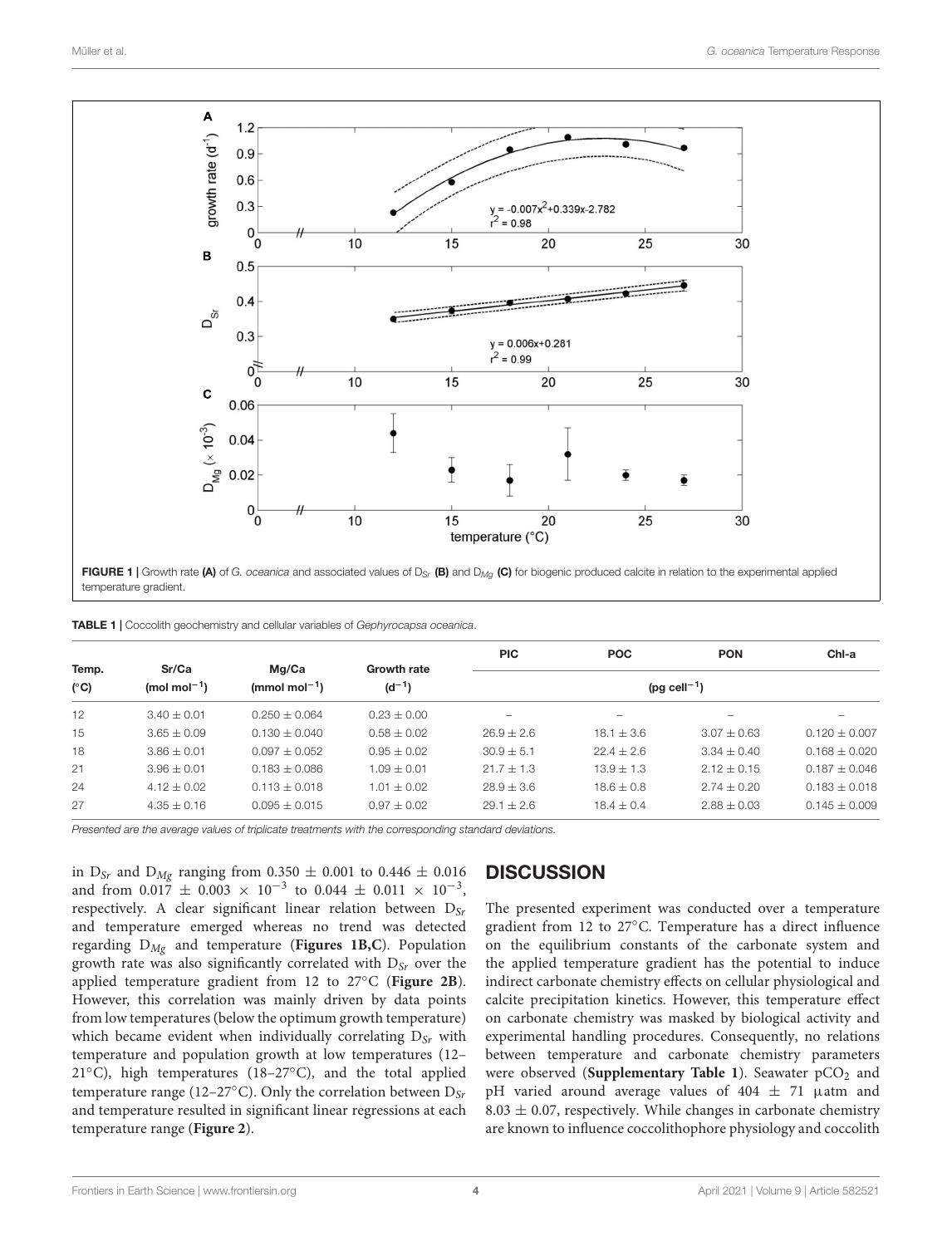

<span id="page-4-0"></span>geochemistry [\(Hoppe et al., 2011;](#page-7-20) [Müller et al., 2014\)](#page-7-6), the here registered carbonate chemistry variation can be neglected in comparison to the temperature effects as no significant changes in physiology and geochemistry have been observed within the applied carbonate chemistry range [\(Müller et al.,](#page-7-6) [2014,](#page-7-6) [2018;](#page-7-10) [Gafar et al., 2019\)](#page-7-21). Therefore, the here observed changes in physiology and coccolith Sr/Ca and Mg/Ca ratios are related to the applied temperature gradient. However, a possible effect of temperature induced carbonate chemistry variation on physiology and coccolith geochemistry cannot be excluded. Experimental designs to disentangle carbonate chemistry from temperature effects should be considered for future investigations.

The applied temperature gradient resulted in optimum growth behavior of G. oceanica. The fitted regression model indicated an optimum growth temperature at ∼24◦C, which is similar to results from previous studies indicating highest growth rates of G. oceanica at 25◦C [\(Buitenhuis et al., 2008;](#page-7-22) [Sett et al., 2014\)](#page-7-23). The optimum point and skewness of coccolithophore growth curves, however, can be influenced by the applied experimental conditions (e.g., light, salinity, and growth media), and by strain specific physiological reaction norms [\(Müller et al., 2015;](#page-7-24) [Gafar](#page-7-25) [et al., 2018,](#page-7-25) [2019\)](#page-7-21). Cell quotas of POC, PIC, and PON did not indicate specific trends in regard to the applied temperature gradient, which was additionally reflected in the absence of a trend in the corresponding ratios of PIC:POC and POC:PON (**[Supplementary Figure 1](#page-6-2)**), confirming the previously observed

temperature independence of cellular carbon quota in G. oceanica [\(Sett et al., 2014\)](#page-7-23) which is different than the observed relation of temperature and cell quota or cell volume in Emiliania huxleyi [\(Rosas-Navarro et al., 2016;](#page-7-26) [Müller et al., 2021\)](#page-7-27), stressing the importance of species specific response-mechanisms and the importance of understanding the regulating mechanisms for coccolithophore cell quota and allometry [\(Aloisi, 2015\)](#page-6-4). It is, on the other hand, intriguing that cellular Chl-a demonstrated a similar temperature dependency as observed for the cellular growth rate (**[Figure 1A](#page-3-0)** and **[Supplementary Figure 1d](#page-6-2)**). This indicates that G. oceanica is able to maintain cellular organic and inorganic carbon quota at a relatively constant level over the applied temperature gradient while adjusting cellular Chla content, associated carbon fixation and ATP production inside the chloroplast. Disentangling the allocation of POC into cellular lipid, protein and carbohydrate compounds might give additional information on the underlying physiological mechanisms controlling relatively constant cellular POC and PON quota [\(Aveiro et al., 2020\)](#page-6-5). The feature of G. oceanica exhibiting optimum curve behavior in growth rate and in cellular Chl-a content in response to temperature while keeping relatively constant cellular quota of PIC, POC and PON, provides an interesting opportunity to link physiological reaction norms to the coccolith geochemical signature (i.e.,  $D_{Sr}$  and  $D_{Mg}$ ).

The coccolith  $D_{Sr}$  indicated a clear linear relationship with temperature (**[Figure 1B](#page-3-0)**), with values comparable to previous culture studies on coccolithophores [\(Rickaby et al.,](#page-7-28)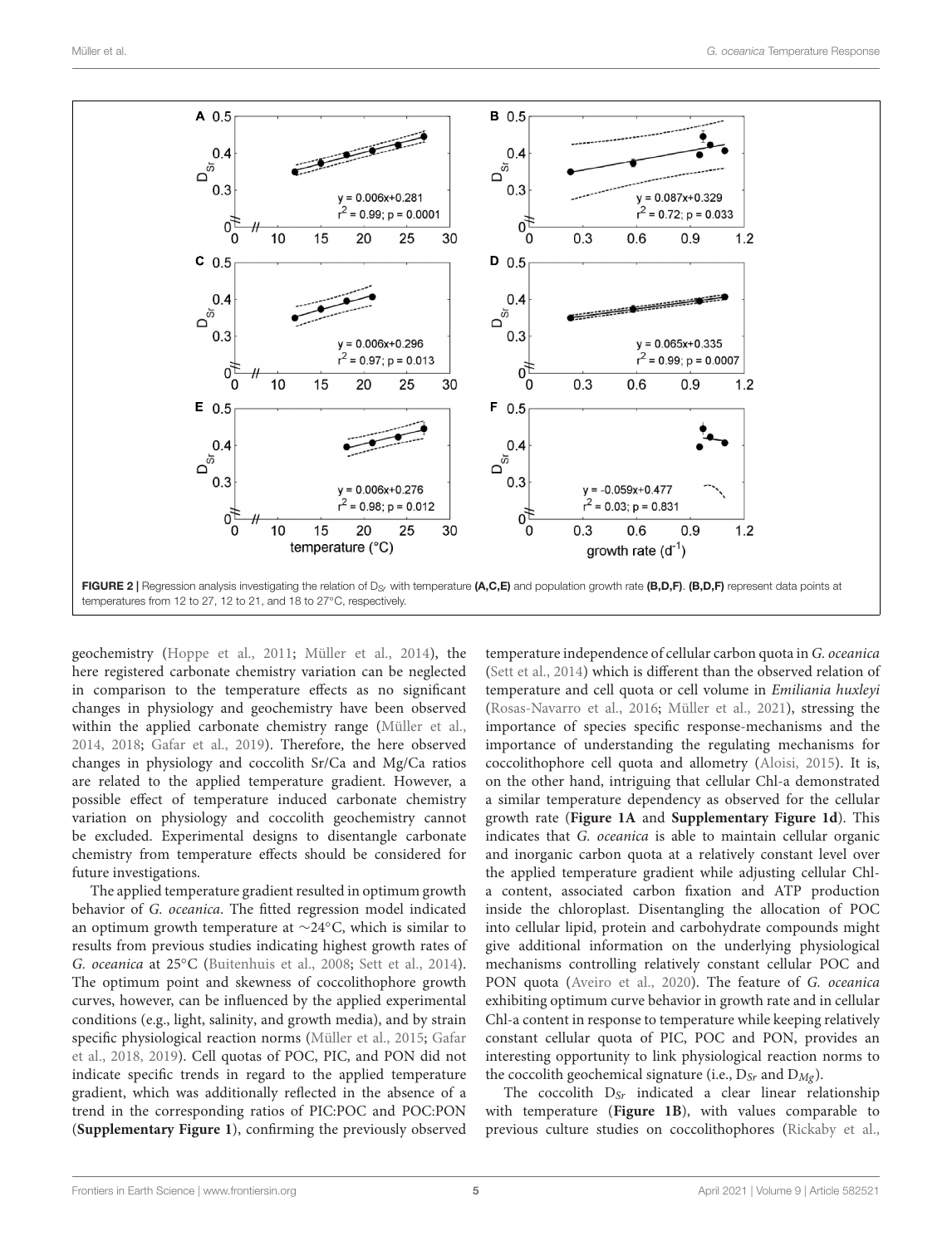[2002;](#page-7-28) [Stoll et al., 2002;](#page-7-29) [Langer et al., 2006;](#page-7-30) [Müller et al.,](#page-7-6) [2014\)](#page-7-6). It is intriguing that the temperature relationship of  $D_{Sr}$  is linear over the tested temperature range, while no physiological parameter exhibited linear relationship to temperature (**[Supplementary Figure 1](#page-6-2)**). Previous laboratory temperature experiments investigated solely temperature values below the species specific optimal growth temperature (e.g., [Stoll](#page-7-29) [et al., 2002;](#page-7-29) [Müller et al., 2014\)](#page-7-6), which resulted in a significant linear relationship between species growth rate and coccolith D<sub>Sr</sub> (see **[Figure 2D](#page-4-0)**). Here, however, we demonstrate that this relationship is challenged when investigating temperatures above the optimal growth temperature (**[Figures 1](#page-3-0)**, **[2](#page-4-0)**).

The difficulties of relating coccolith  $D_{Sr}$  to physiological responses (when manifested in the form of optimum curves) has been previously observed using extended experimental gradients of seawater  $pCO_2/pH$  [\(Müller et al., 2014\)](#page-7-6). However, natural coccolith samples from surface waters, sediment traps and sediments are likely produced at temperatures below the optimum growth temperature because evolutionary adaptation strategies will favor ecological niches below or at temperature optima. This is related to a common feature of organismal fitness curves being unimodal with a sharper decline above the optimum temperature than below. Organisms thriving at optimum temperatures are more sensitive to warming than to cooling [\(Eppley, 1972;](#page-7-31) [Kingsolver, 2009\)](#page-7-32) resulting in a general distribution of phytoplankton at habitats below or at their optimal growth temperature [\(Thomas et al., 2012\)](#page-8-2). Therefore, we postulate that the previous observed relation between coccolith  $D_{Sr}$  (or Sr/Ca ratio) and growth or production rates [\(Stoll et al.,](#page-7-4) [2007;](#page-7-4) [Auliaherliaty et al., 2009\)](#page-6-6) remains applicable as proxy but only partly describes the underlying physiological and/or thermodynamic reasons. It is interesting that the temperature- $D_{Sr}$  correlation is maintained above the temperature optimum for coccolithophore growth (**[Figure 1](#page-3-0)**) and, additionally, that elemental Sr fractionation in inorganic precipitated calcite follows an opposite negative trend to temperature [\(Tang et al.,](#page-8-3) [2008\)](#page-8-3). This divergence between inorganic and coccolithophore calcite precipitation is certainly related to cellular physiology and associated transmembrane transport mechanisms. However, the question that arises is whether this physiological influence is an active and selected control/transport of Sr ions to the site of calcification, or if Sr is passively transported and "hitchhikes" ion transport ways established for other divalent cations, such as, for example, the Ca-flux from seawater to the site of calcification, the coccolith vesicle. Our observations give an important insight on the physiological control on Sr transport and fractionation into coccolith calcite. First, it is essential to remember the underlying physiological processes that induce an optimum physiological response curve in regard to (a) carbonate chemistry [\(Müller](#page-7-24) [et al., 2015;](#page-7-24) [Gafar et al., 2018\)](#page-7-25) and (b) temperature. In the first case, seawater carbonation supplies carbon fixation for the enzyme Rubisco resulting in an increase of energy availability and growth rate. Further elevation of  $CO<sub>2</sub>$  increases the seawater  $H^+$  concentration (or acidity), which interferes with cellular pH levels and enzymatic activity resulting in a general decrease of growth [\(Bach et al., 2011;](#page-6-1) [Suffrian et al., 2011\)](#page-8-4). In the case of temperature, the optimal reaction norms of microbial

growth are governed by enzymatic activity. In principle, the increase in cellular chemical and enzymatic reaction rates with temperature can be associated to the Arrhenius relationship and increased kinetic energy availability. The reaction rate of enzymes, however, does not uniformly follow temperature increases and depends on enzymatic stability, denaturation and evolutionary history. Therefore, elevated temperatures as well as other environmental drivers can result in enzymatic activity loss. Additionally, biomembrane permeability/fluidity and resulting transmembrane ion transport depend on the ambient temperature (i.e., kinetic energy available) and the membrane composition of polar lipids to maintain homeoviscous stability control [\(Valentine and Valentine, 2004;](#page-8-5) [Kellermann](#page-7-33) [et al., 2016\)](#page-7-33). Therefore, cellular physiology and the current state of the cell can be quite different below and above the growth optimum, having to regulate different essential cellular functions and maintaining an energetic balance between costs and benefits. Thus, if a primarily physiological control exists on  $D_{Sr}$ , it is intriguing that this control is not disturbed when the cell switches from the physiological states below to the state above the temperature optimum. This is even more surprising when remembering that the Sr incorporation into coccolith calcite is not a vital process. Interestingly, no trend was detected in  $D_{Mg}$  in regard to temperature, which is consistent with previous results [\(Müller et al., 2014\)](#page-7-6). This indicates that  $D_{Mg}$  of coccolithophore calcite seems to be inappropriate as a paleoproxy for seawater temperature as it has been applied for foraminifera (e.g., [Mawbey et al., 2020\)](#page-7-34). This difference is presumably related to the diverging calcification mechanism and associated ion transport from seawater to the site of calcification (vacuolization vs transmembrane ion transport; [Nehrke et al.,](#page-7-35) [2013\)](#page-7-35). On the other hand, species-specific trends were identified in  $D_{Mg}$  with regards to increasing  $pCO<sub>2</sub>$  levels [\(Müller et al.,](#page-7-6) [2014;](#page-7-6) [Li et al., 2016\)](#page-7-7). Contrary to [Müller et al. \(2014\)](#page-7-6), here, we could not identify a relation between Chl-a production and coccolith  $D_{Mg}$ . In comparison to Sr analysis of coccolith calcite, the determination of Mg encounters the necessity of sufficient cleaning and removing of organic Mg from the sample material. Mg is a crucial biological element and involved in important physiological functions (e.g., cell signaling, RNA/DNA synthesis, cofactor for protein activity, and membrane structure) and highly abundant in the cellular cytosol and compartments. Sr, on the other hand, is considered a non-essential element for plant growth [\(Comar, 1955\)](#page-7-36) and has a relatively low abundance in phytoplankton cells compared to other elements [\(Ho et al.,](#page-7-37) [2003\)](#page-7-37). Therefore, efficient cleaning methods had been developed to minimize a possible contamination of organic Mg during coccolith Mg/Ca analysis [\(Blanco-Ameijeiras et al., 2012;](#page-6-3) [Li](#page-7-7) [et al., 2016\)](#page-7-7). However, the associated error of the cleaning procedure applied here and Mg analysis is not necessarily satisfied when compared to the associated error for Sr analysis. The calculated range of the relative standard deviation of  $D_{Sr}$ and  $D_{Mg}$  resulted in 0.2–3.6% and 15–53%, respectively. The  $D_{Mg}$  values are associated with an error of a magnitude higher than  $D_{Sr}$  values and points toward the need of adjusting and developing improved protocols and methods for coccolith Mg analysis. For example, the replacement of organic bound Mg in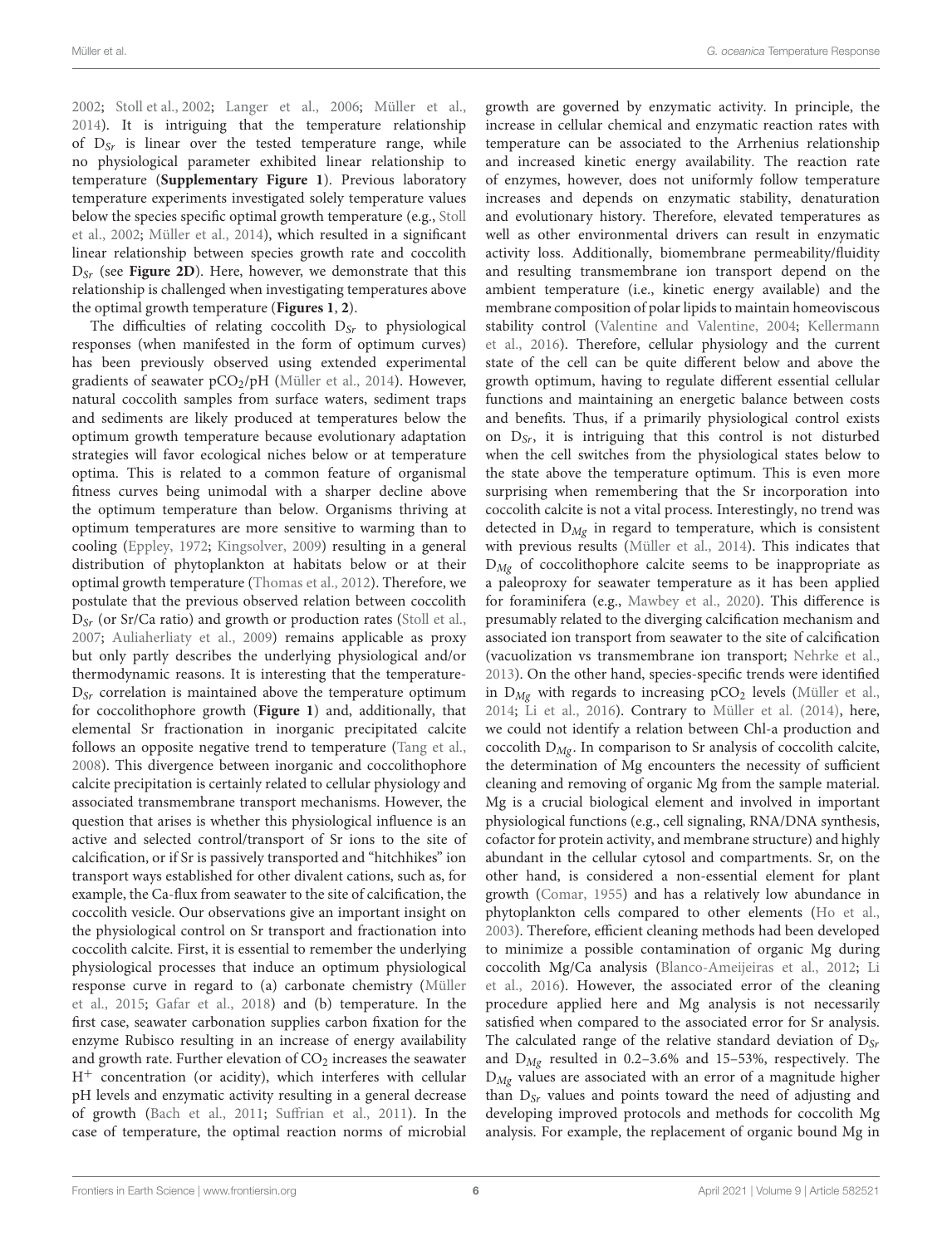coccolithophore sample material by divalent cations with a higher ion exchange affinity (e.g., Cu) and subsequent analysis of Mg via high performance chelation ion chromatography resulted in a relative standard deviation of  $D_{Mg}$  ranging from 2.7 to 11.4% [\(Li et al., 2016\)](#page-7-7). The successful removal of organic Mg when analyzing coccolithophore calcite is essential due to the fact that coccolithophores precipitate low-Mg calcite (<0.1% mol), and that Mg has an essential role in cellular biochemical reactions and has a 20,000 times higher cytosol concentration than Ca [\(Brownlee et al., 1995;](#page-7-38) [Bose et al., 2011\)](#page-7-39). It might be possible that the lack of a visible trend in  $D_{Mg}$  in regard to temperature (**[Figure 1C](#page-3-0)**) is superimposed by the relatively high associated error of the here conducted cleaning procedure and analysis.

Transferring results from single species laboratory experiments to the sediment record is not trivial because single strain responses have to be disentangled from shifts in population strain diversity, especially in regard to the high phenotypic variability observed in coccolithophore species [\(Blanco-Ameijeiras et al., 2016\)](#page-6-7). Addressing this issue will give us important notions on the question if physicochemical parameters alter/control changes in Sr/Ca and Mg/Ca of calcareous sediments and/or if this change can be biological buffered or enhanced. Additionally, future experiments will greatly benefit from exploring distinct physiological states of coccolithophores, such as comparing controlled nutrient limitation (using chemostat cultures) and nutrient starvation (using batch cultures) with additional investigation of elemental fractionation, coccolithophore allometry, and the content of the cellular organic material [\(Aloisi, 2015;](#page-6-4) [Müller et al., 2018,](#page-7-10) [2021\)](#page-7-27).

The presented results clearly indicate the importance of investigating the full reaction norms (i.e., non-linear physiological responses) of coccolithophores to understand the underlying physiological and thermokinetics of elemental Sr fractionation in coccolithophore calcite. We postulate that investigations and experimentations above the temperature growth optimum have the potential to give new and useful insights on the physiological influence on coccolith geochemistry. The application of coccolith Sr/Ca ratio as proxy for population growth or productivity is not necessarily influenced by our findings because natural populations of coccolithophores predominantly occur below or at their species specific temperature optimum.

## **REFERENCES**

- <span id="page-6-4"></span>Aloisi, G. (2015). Covariation of metabolic rates and cell size in coccolithophores. Biogeosciences 12, 4665–4692. [doi: 10.5194/bg-12-4665-2015](https://doi.org/10.5194/bg-12-4665-2015)
- <span id="page-6-6"></span>Auliaherliaty, L., Stoll, H. M., Ziveri, P., Malinverno, E., Triantaphyllou, M., Stravrakakis, S., et al. (2009). Coccolith Sr/Ca ratios in the eastern Mediterranean: production versus export processes. Mar. Micropaleontol. 73, 196–206. [doi: 10.1016/j.marmicro.2009.10.001](https://doi.org/10.1016/j.marmicro.2009.10.001)
- <span id="page-6-5"></span>Aveiro, S. S., Melo, T., Figueiredo, A., Domingues, P., Pereira, H., Maia, I. B., et al. (2020). The polar lipidome of cultured Emiliania huxleyi: a source of bioactive lipids with relevance for biotechnological applications. Biomolecules 10:1434. [doi: 10.3390/biom10101434](https://doi.org/10.3390/biom10101434)
- <span id="page-6-1"></span>Bach, L. T., Riebesell, U., and Schulz, K. G. (2011). Distinguishing between the effects of ocean acidification and ocean carbonation in the coccolithophore

## DATA AVAILABILITY STATEMENT

All relevant data is contained within the article: The original contributions presented in the study are included in the article/**[Supplementary Material](#page-6-2)**, further inquiries can be directed to the corresponding author/s.

## AUTHOR CONTRIBUTIONS

SB-A and ML conceived and conducted the experiment. HS, SB-A, and AM-V conducted geochemical analysis. SB-A and MM analyzed the data and wrote the manuscript with essential contributions from all authors.

# FUNDING

This work was funded by the "European Project on Ocean Acidification" [EPOCA; which received funding from the European Community's Seventh Framework Program (FP7/2007-2013) under grant agreement No. 211384] for the Ph.D. of ML, Abbey-Santander Internationalization Fund to SB-A, and ERC-STG-240222PACE for funding HS and AM-V. The National Council for Scientific and Technological Development – CNPq funds MM (305467/2020-4).

# ACKNOWLEDGMENTS

We are grateful to Tania Klüver for laboratory assistance and Julie LaRoche for allowing the use of their laboratory facilities at Helmholtz Centre for Ocean Research Kiel (GEOMAR).

## <span id="page-6-2"></span>SUPPLEMENTARY MATERIAL

The Supplementary Material for this article can be found online at: [https://www.frontiersin.org/articles/10.3389/feart.](https://www.frontiersin.org/articles/10.3389/feart.2021.582521/full#supplementary-material) [2021.582521/full#supplementary-material](https://www.frontiersin.org/articles/10.3389/feart.2021.582521/full#supplementary-material)

Emiliania huxleyi. Limnol. Oceanogr. 56, 2040–2050. [doi: 10.4319/lo.2011.56.](https://doi.org/10.4319/lo.2011.56.6.2040) [6.2040](https://doi.org/10.4319/lo.2011.56.6.2040)

- <span id="page-6-0"></span>Beaufort, L., Probert, I., de Garidel-Thoron, T., Bendif, E. M., Ruiz-Pino, D., Metzl, N., et al. (2011). Sensitivity of coccolithophores to carbonate chemistry and ocean acidification. Nature 476, 80–83. [doi: 10.1038/nature](https://doi.org/10.1038/nature10295) [10295](https://doi.org/10.1038/nature10295)
- <span id="page-6-7"></span>Blanco-Ameijeiras, S., Lebrato, M., Stoll, H. M., Iglesias-Rodriguez, D., Müller, M. N., Méndez-Vicente, A., et al. (2016). Phenotypic variability in the coccolithophore Emiliania huxleyi. PLoS One 11:e0157697. [doi: 10.1371/](https://doi.org/10.1371/journal.pone.0157697) [journal.pone.0157697](https://doi.org/10.1371/journal.pone.0157697)
- <span id="page-6-3"></span>Blanco-Ameijeiras, S., Lebrato, M., Stoll, H. M., Iglesias-Rodriguez, M. D., Mendez-Vicente, A., Sett, S., et al. (2012). Removal of organic magnesium in coccolithophore carbonates. Geochim. Cosmochim. Acta 89, 226–239. [doi:](https://doi.org/10.1016/j.gca.2012.04.043) [10.1016/j.gca.2012.04.043](https://doi.org/10.1016/j.gca.2012.04.043)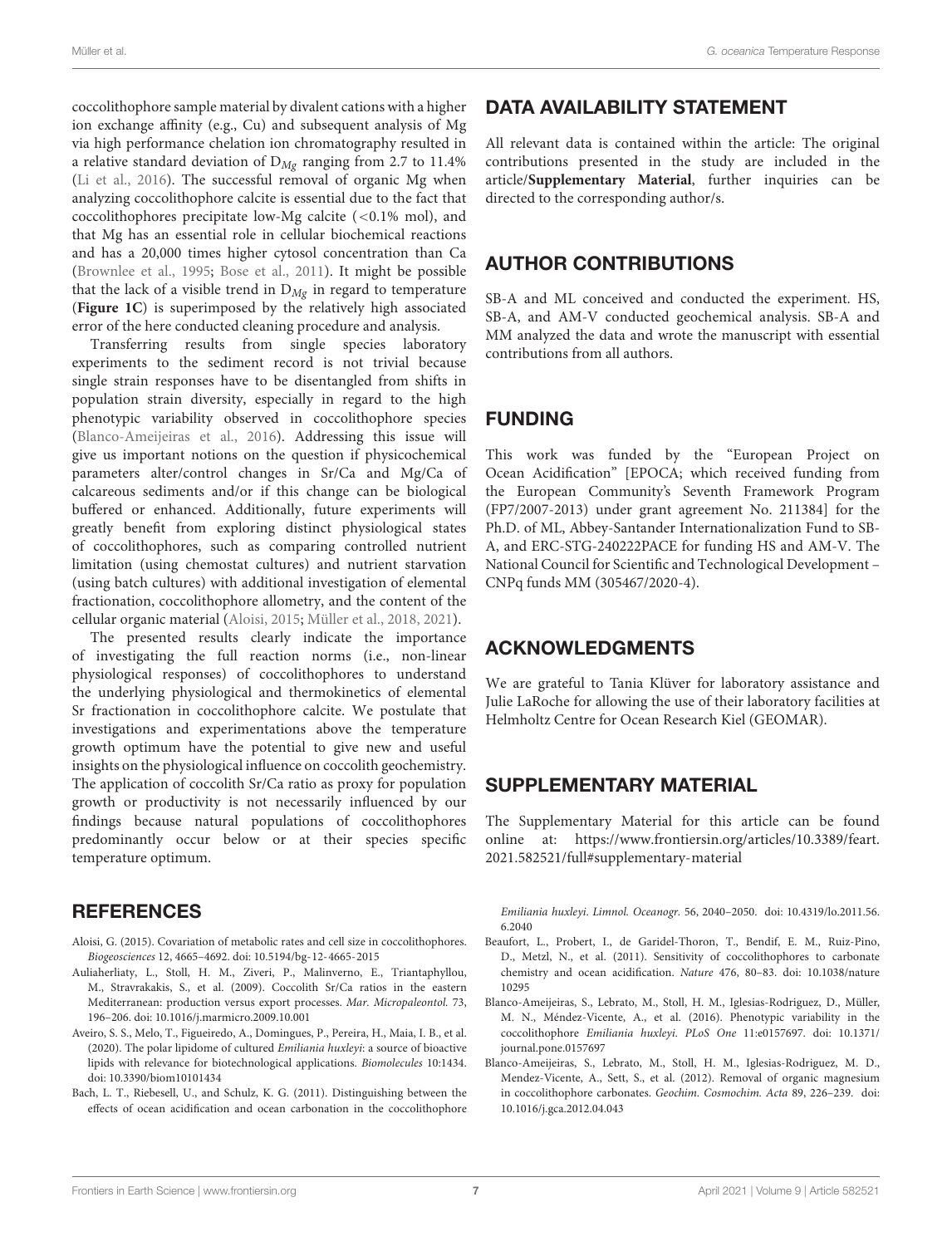- <span id="page-7-39"></span>Bose, J., Babourina, O., and Rengel, Z. (2011). Role of magnesium in alleviation of aluminium toxicity in plants. J. Exp. Biol. 62, 2251–2264. [doi: 10.1093/jxb/](https://doi.org/10.1093/jxb/erq456)  $era456$
- <span id="page-7-0"></span>Bown, P. R., Lees, J. A., and Young, J. R. (2004). "Calcareous nannoplankton evolution and diversity through time," in Coccolithophores - from Molecular Processes to Global Impact, eds H. R. Thierstein and J. R. Young (New York, NY: Springer).
- <span id="page-7-38"></span>Brownlee, C., Davies, M., Nimer, N., Dong, L. F., and Merrett, M. J. (1995). Calcification, photosynthesis and intracellular regulation in Emiliania huxleyi. Bull. Inst. Oceanogr. Monaco 14, 19–35.
- <span id="page-7-22"></span>Buitenhuis, E. T., Pangerc, T., Franklin, D. J., Le Quere, C., and Malin, G. (2008). Growth rates of six coccolithophorid strains as a function of temperature. Limnol. Oceanogr. 53, 1181–1185. [doi: 10.4319/lo.2008.53.3.1181](https://doi.org/10.4319/lo.2008.53.3.1181)
- <span id="page-7-36"></span>Comar, C. L. (1955). Radioisotopes in Biology and Agriculture (p. 302). New York, NY: McGraw-Hill Book Co.
- <span id="page-7-19"></span>de Villiers, S., Greaves, M., and Elderfield, H. (2002). An intensity ratio calibration method for the accurate determination of Mg/Ca and Sr/Ca of marine carbonates by ICP-AES. Geochem. Geophys. Geosyst. 3:2001GC000169. [doi: 10.](https://doi.org/10.1029/2001GC000169) [1029/2001GC000169](https://doi.org/10.1029/2001GC000169)
- <span id="page-7-15"></span>Edmond, J. M. (1970). High precision determination of titration alkalinity and total carbon dioxide content of sea water by potentiometric titration. Deep Sea Res. 17, 737–750. [doi: 10.1016/0011-7471\(70\)90038-0](https://doi.org/10.1016/0011-7471(70)90038-0)
- <span id="page-7-31"></span>Eppley, R. W. (1972). Temperature and phytoplankton growth in the sea. Fish. Bull. 70:1063.
- <span id="page-7-2"></span>Erba, E. (2006). The first 150 million years history of calcareous nannoplankton: biosphere–geosphere interactions. Palaeogeogr. Palaeocl. 232, 237–250. [doi:](https://doi.org/10.1016/j.palaeo.2005.09.013) [10.1016/j.palaeo.2005.09.013](https://doi.org/10.1016/j.palaeo.2005.09.013)
- <span id="page-7-25"></span>Gafar, N. A., Eyre, B. D., and Schulz, K. G. (2018). A conceptual model for projecting coccolithophorid growth, calcification and photosynthetic carbon fixation rates in response to global ocean change. Front. Mar. Sci. 4:433. [doi:](https://doi.org/10.3389/fmars.2017.00433) [10.3389/fmars.2017.00433](https://doi.org/10.3389/fmars.2017.00433)
- <span id="page-7-21"></span>Gafar, N. A., Eyre, B. D., and Schulz, K. G. (2019). A comparison of species specific sensitivities to changing light and carbonate chemistry in calcifying marine phytoplankton. Sci. Rep. 9:2486. [doi: 10.1038/s41598-019-38661-0](https://doi.org/10.1038/s41598-019-38661-0)
- <span id="page-7-8"></span>Gibbs, S., Poulton, A., Bown, P., Daniels, C. J., Hopkins, J., Young, J. R., et al. (2013). Species-specific growth response of coccolithophores to Palaeocene– Eocene environmental change. Nat. Geosci. 6, 218–222. [doi: 10.1038/ngeo](https://doi.org/10.1038/ngeo1719) [1719](https://doi.org/10.1038/ngeo1719)
- <span id="page-7-13"></span>Guillard, R. (1975). "Culture of phytoplankton for feeding marine invertebrates," in Culture of Marine Invertebrate Animals, eds W. Smith and M. H. Chanley (New York, NY: Springer), 29–60. [doi: 10.1007/978-1-4615-87](https://doi.org/10.1007/978-1-4615-8714-9_3) [14-9\\_3](https://doi.org/10.1007/978-1-4615-8714-9_3)
- <span id="page-7-12"></span>Hansen, H. P., and Koroleff, F. (1999). "Determination of nutrients," in Methods of Seawater Analysis, 3rd Edn, eds K. Grasshoff, K. Kremling, and M. Erhardt (Weinheim: Wiley-VCH), 159–226.
- <span id="page-7-18"></span>Hedges, J. I., and Stern, J. H. (1984). Carbon and nitrogen determinations of carbonate-containing solids. Limnol. Oceanogr. 29, 657–663. [doi: 10.4319/lo.](https://doi.org/10.4319/lo.1984.29.3.0657) [1984.29.3.0657](https://doi.org/10.4319/lo.1984.29.3.0657)
- <span id="page-7-9"></span>Hermoso, M., Horner, T. J., Minoletti, F., and Rickaby, R. E. M. (2014). Constraints on the vital effect in coccolithophore and dinoflagellate calcite by oxygen isotopic modification of seawater. Geochim. Cosmochim. Acta 141, 612–627. [doi: 10.1016/j.gca.2014.05.002](https://doi.org/10.1016/j.gca.2014.05.002)
- <span id="page-7-37"></span>Ho, T.-Y., Quigg, A., Finkel, Z. V., Milligan, A. J., Wyman, K., Falkowski, P. G., et al. (2003). The elemental composition of some marine phytoplankton. J. Phycol. 39, 1145–1159. [doi: 10.1111/j.0022-3646.2003.03-090.x](https://doi.org/10.1111/j.0022-3646.2003.03-090.x)
- <span id="page-7-20"></span>Hoppe, C. J. M., Langer, G., and Rost, B. (2011). Emiliania huxleyi shows identical responses to elevated pCO2 in TA and DIC manipulations. J. Exp. Mar. Biol. 406, 54–62. [doi: 10.1016/j.jembe.2011.06.008](https://doi.org/10.1016/j.jembe.2011.06.008)
- <span id="page-7-33"></span>Kellermann, M. Y., Yoshinaga, M. Y., Valentine, R. C., Wörmer, L., and Valentine, D. L. (2016). Important roles for membrane lipids in haloarchaeal bioenergetics. Biochim. Biophys. Acta Biomembr. 1858, 2940–2956. [doi: 10.1016/j.bbamem.](https://doi.org/10.1016/j.bbamem.2016.08.010) [2016.08.010](https://doi.org/10.1016/j.bbamem.2016.08.010)
- <span id="page-7-11"></span>Kester, D. R., Duedall, I. W., Conners, D. N., and Pytkowicz, R. M. (1967). Preparation of artificial seawater. Limnol. Oceanogr. 12, 176–179.
- <span id="page-7-32"></span>Kingsolver, J. G. (2009). The well-temperatured biologist. Am. Nat. 174, 755–768. [doi: 10.1086/648310](https://doi.org/10.1086/648310)
- <span id="page-7-30"></span>Langer, G., Nehrke, G., Riebesell, U., Eisenhauer, A., Kuhnert, H., Rost, B., et al. (2006). Coccolith strontium to calcium ratios in Emiliania huxleyi:

the dependence on seawater strontium and calcium concentrations. Limnol. Oceanogr. 51, 310–320. [doi: 10.4319/lo.2006.51.1.0310](https://doi.org/10.4319/lo.2006.51.1.0310)

- <span id="page-7-7"></span>Li, Y., Müller, M. N., Paull, B., and Nesterenko, P. N. (2016). Precise and fast determination of inorganic magnesium in coccolithophore calcite. Chem. Geol. 437, 1–6. [doi: 10.1016/j.chemgeo.2016.05.010](https://doi.org/10.1016/j.chemgeo.2016.05.010)
- <span id="page-7-34"></span>Mawbey, E. M., Hendry, K. R., Greaves, M. J., Hillenbrand, C.-D., Kuhn, G., Spencer-Jones, C. L., et al. (2020). Mg/Ca-temperature calibration of polar Benthic foraminifera species for reconstruction of bottom water temperatures on the Antarctic shelf. Geochim. Cosmochim. Acta 283, 54–66. [doi: 10.1016/j.](https://doi.org/10.1016/j.gca.2020.05.027) [gca.2020.05.027](https://doi.org/10.1016/j.gca.2020.05.027)
- <span id="page-7-27"></span>Müller, M. N., Brandini, F. P., Trull, T. W., and Hallegraeff, G. M. (2021). Coccolith volume of the Southern Ocean coccolithophore Emiliania huxleyi as a possible indicator for palaeo−cell volume. Geobiology 19, 63–74. [doi: 10.1111/gbi.](https://doi.org/10.1111/gbi.12414) [12414](https://doi.org/10.1111/gbi.12414)
- <span id="page-7-10"></span>Müller, M. N., Krabbenhöft, A., Vollstaedt, H., Brandini, F. P., and Eisenhauer, A. (2018). Stable isotope fractionation of strontium in coccolithophore calcite: influence of temperature and carbonate chemistry. Geobiology 16, 297–306. [doi: 10.1111/gbi.12276](https://doi.org/10.1111/gbi.12276)
- <span id="page-7-6"></span>Müller, M. N., Lebrato, M., Riebesell, U., Barcelos e Ramos, J., Schulz, K. G., Blanco-Ameijeiras, S., et al. (2014). Influence of temperature and CO2 on the strontium and magnesium composition of coccolithophore calcite. Biogeosciences 11, 1065–1075. [doi: 10.5194/bg-11-1065-2014](https://doi.org/10.5194/bg-11-1065-2014)
- <span id="page-7-24"></span>Müller, M. N., Trull, T. W., and Hallegraeff, G. M. (2015). Differing responses of three Southern Ocean Emiliania huxleyi ecotypes to changing seawater carbonate chemistry. Mar. Ecol. Prog. Ser. 531, 81–90. [doi: 10.3354/meps](https://doi.org/10.3354/meps11309) [11309](https://doi.org/10.3354/meps11309)
- <span id="page-7-35"></span>Nehrke, G., Keul, N., Langer, G., de Nooijer, L. J., Bijma, J., and Meibom, A. (2013). A new model for biomineralization and trace element signatures of Foraminifera tests. Biogeosciences 10, 6759–6767. [doi: 10.5194/bg-10-6759-](https://doi.org/10.5194/bg-10-6759-2013) [2013](https://doi.org/10.5194/bg-10-6759-2013)
- <span id="page-7-28"></span>Rickaby, R. E. M., Schrag, D. P., Zondervan, I., and Riebesell, U. (2002). Growth rate dependence of Sr incorporation during calcification of Emiliania huxleyi. Glob. Biogeochem. Cycles 16:1006. [doi: 10.1029/2001GB001408](https://doi.org/10.1029/2001GB001408)
- <span id="page-7-14"></span>Riebesell, U., Fabry, V. J., Hansson, L., and Gattuso, J.-P. (2010). Guide to Best Practices for Ocean Acidification Research and Data Reporting. Luxembourg: Publications Office of the European Union.
- <span id="page-7-5"></span>Ries, J. B. (2010). Review: geological and experimental evidence for secular variation in seawater Mg/Ca (calcite-aragonite seas) and its effects on marine biological calcification. Biogeosciences 7, 2795–2849. [doi: 10.5194/bg-7-2795-](https://doi.org/10.5194/bg-7-2795-2010) [2010](https://doi.org/10.5194/bg-7-2795-2010)
- <span id="page-7-26"></span>Rosas-Navarro, A., Langer, G., and Ziveri, P. (2016). Temperature affects the morphology and calcification of Emiliania huxleyi strains. Biogeosciences 13, 2913–2926. [doi: 10.5194/bg-13-2913-2016](https://doi.org/10.5194/bg-13-2913-2016)
- <span id="page-7-16"></span>Roy, R. N., Roy, L. N., Vogel, K. M., Porter-Moore, C., Pearsona, T., Good, C. E., et al. (1993). The dissociation constants of carbonic acid in seawater at salinities 5 to 45 and temperatures 0 to 45◦C. Mar. Chem. 44, 249–267. [doi: 10.1016/0304-4203\(93\)90207-5](https://doi.org/10.1016/0304-4203(93)90207-5)
- <span id="page-7-23"></span>Sett, S., Bach, L. T., Schulz, K. G., Koch-Klavsen, S., Lebrato, M., and Riebesell, U. (2014). Temperature modulates coccolithophorid sensitivity of growth, photosynthesis and calcification to increasing seawater pCO2. PLoS One 9:e88308. [doi: 10.1371/journal.pone.0088308](https://doi.org/10.1371/journal.pone.0088308)
- <span id="page-7-29"></span>Stoll, H. M., Klaas, C. M., Probert, I., Ruiz Encinar, J., and Garcia Alonso, J. I. (2002). Calcification rate and temperature effects on Sr partitioning in coccoliths of multiple species of coccolithophorids in culture. Glob. Planet. Change 34, 153–171. [doi: 10.1016/s0921-8181\(02\)00112-1](https://doi.org/10.1016/s0921-8181(02)00112-1)
- <span id="page-7-3"></span>Stoll, H. M., and Schrag, D. P. (2000). Coccolith Sr / Ca as a new indicator of coccolithophorid calcification and growth rate. Geochem. Geophys. Geosyst. 1, 1–24.
- <span id="page-7-1"></span>Stoll, H. M., and Ziveri, P. (2004). "Coccolithophorid-based geochemical paleoproxies," in Coccolithophores – from Molecular Processes to Global Impact, eds H. R. Thierstein and J. R. Young (New York, NY: Springer).
- <span id="page-7-4"></span>Stoll, H. M., Ziveri, P., Shimizu, N., Conte, M., and Theroux, S. (2007). Relationship between coccolith Sr / Ca ratios and coccolithophore production and export in the Arabian Sea and Sargasso Sea. Deep Sea Res. II 54, 581–600. [doi: 10.1016/j.](https://doi.org/10.1016/j.dsr2.2007.01.003) [dsr2.2007.01.003](https://doi.org/10.1016/j.dsr2.2007.01.003)
- <span id="page-7-17"></span>Strickland, J. D. H., and Parsons, T. R. (1972). A Practical Handbook of Seawater Analysis, ed. J. C. Stevenson Ottawa, ON: Fisheries research board of Canada.